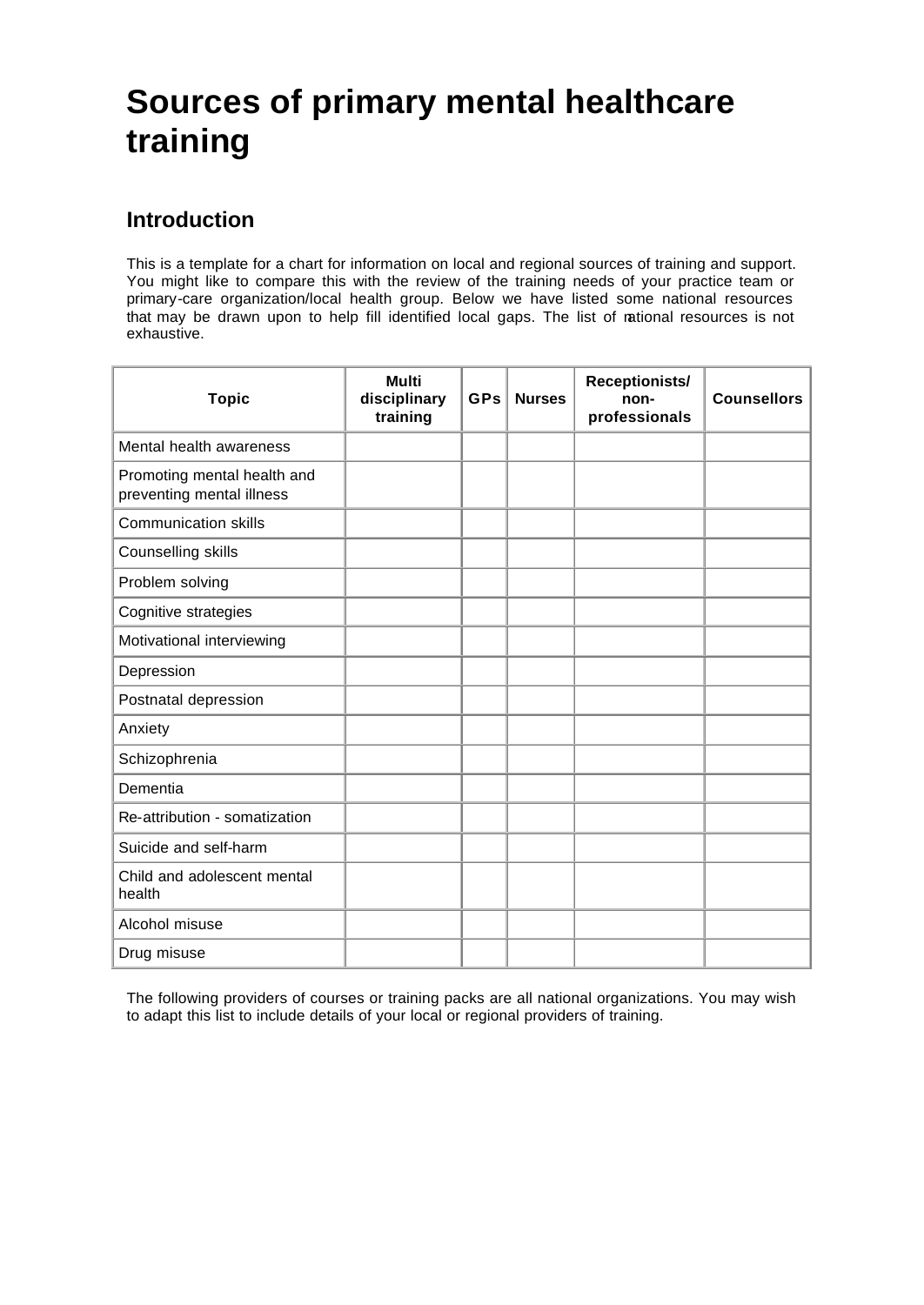## **Training courses**

Training courses may be organized locally via educational consortia, university departments of general practice or nursing, health authorities or primary care groups, often utilizing locally available skills. The following provide courses or training packs on a national or regional basis.

**Section of Primary Care Mental Health, Institute of Psychiatry** is led by Professor Andre Tylee and also has a full-time training fellow funded by the Charlie Waller Memorial Trust. The Section provides lectures, seminars and mental health skills masterclasses in collaboration with the Royal College of General Practitioners (RCGP). Masterclasses have been run at the RCGP for GP's on counselling, cognitive behaviour therapy, dementia, heartsink patients, chronic fatigue, somatization disorder, and so on, and a new series is to start. The main teaching activity over the past five years has been the pioneering and development of the 'Teach the Teachers' course, now known as 'Trailblazers'. This course is for pairs of local leaders (one from primary care and one from mental health services) and runs over three two-day modules over six months. The local pairs are helped to prioritize their learning needs and that of their organizations (usually primary care trusts). They are then helped to plan and deliver a teaching programme for local use or a service improvement. Over 350 participants to date have achieved a great deal at local level with this help. The course began in London as a pilot for the south and west regions and rapidly developed through Yorkshire (Dr Tim Thornton and Mrs Heather Raistrick), West Midlands (Dr David Shiers, Dr Helen Lester and colleagues) and the North East (Dr Dave Tomson and Dr MaryAnne Freer). It is beginning in South London and eastern region and it is hoped it will develop soon in East Midlands and south east region. Contact details and information can be provided by Professor Andre Tylee or the Waller Fellow, Institute of Psychiatry, De Crespigny Park, Denmark Hill, London SE5 8AF. Tel: 020 7848 0150; Email Julie.smith@iop.kcl.ac.uk.

**The National Institute for Mental Health in England (NIHME)** has several programmes including a Primary Care Programme. This is chaired by Professor Andre Tylee from the Section of Primary Care Mental Health at the Institute of Psychiatry and is jointly managed by the London Regional Development Centre (RDC) and the West Midlands RDC. The programme has five key areas: staff development, commissioning, integrating care and services for those with severe and enduring mental illness (SEMI), primary care users and research and development. Staff development includes core training for primary care professionals, leadership development in primary care mental health, multi professional learning and training for new workers (eg primary care mental health workers from September 2003). Commissioning involves improving the knowledge and evidence base around commissioning and developing effective partnerships. Regarding the care of those with SEMI, it is essential to have good communication at the interface of primary, mental and social care to meet the physical, mental and social needs of this group and provide good chronic disease management as is now customary for asthma and diabetes. Users who only attend primary care will be encouraged to take part in designing and delivering good care together with the relevant user and carer groups. Research and development ideas will emerge and it will be important to prioritize them and stimulate innovative research and service development. The programme has a Board that includes all RDC's who will be encouraged to lead on each of the five areas. Also on the Board are NATPACT (National Primary and Care Trust), the Primary Care Collaborative, The National Champion, a representative of the Users Programme, and the lead in primary care for the Department of Health. There is a Reference group, which includes is all inclusive of all relevant stakeholders and this will advise and lobby the programme, which has a full time project manager (Mary Sheppard). Contact Professor Andre Tylee, Institute of Psychiatry, De Crespigny Park, Denmark Hill, London SE5 8AF. Tel: 020 7848 0150; Email Julie.smith@iop.kcl.ac.uk.

**PRiMHE (Primary Care Mental Health Education)** is the UK charity devoted to the provision of mental health support, services and education to primary care professionals. PRiMHE produces a resource pack for mental health promotion, nurturing social inclusion and managing mental health problems in primary care. The CEO is Dr Chris Manning. The Resource Pack for Promoting Mental Health, Nurturing Social Inclusion and Managing Mental Health Problems in Primary Care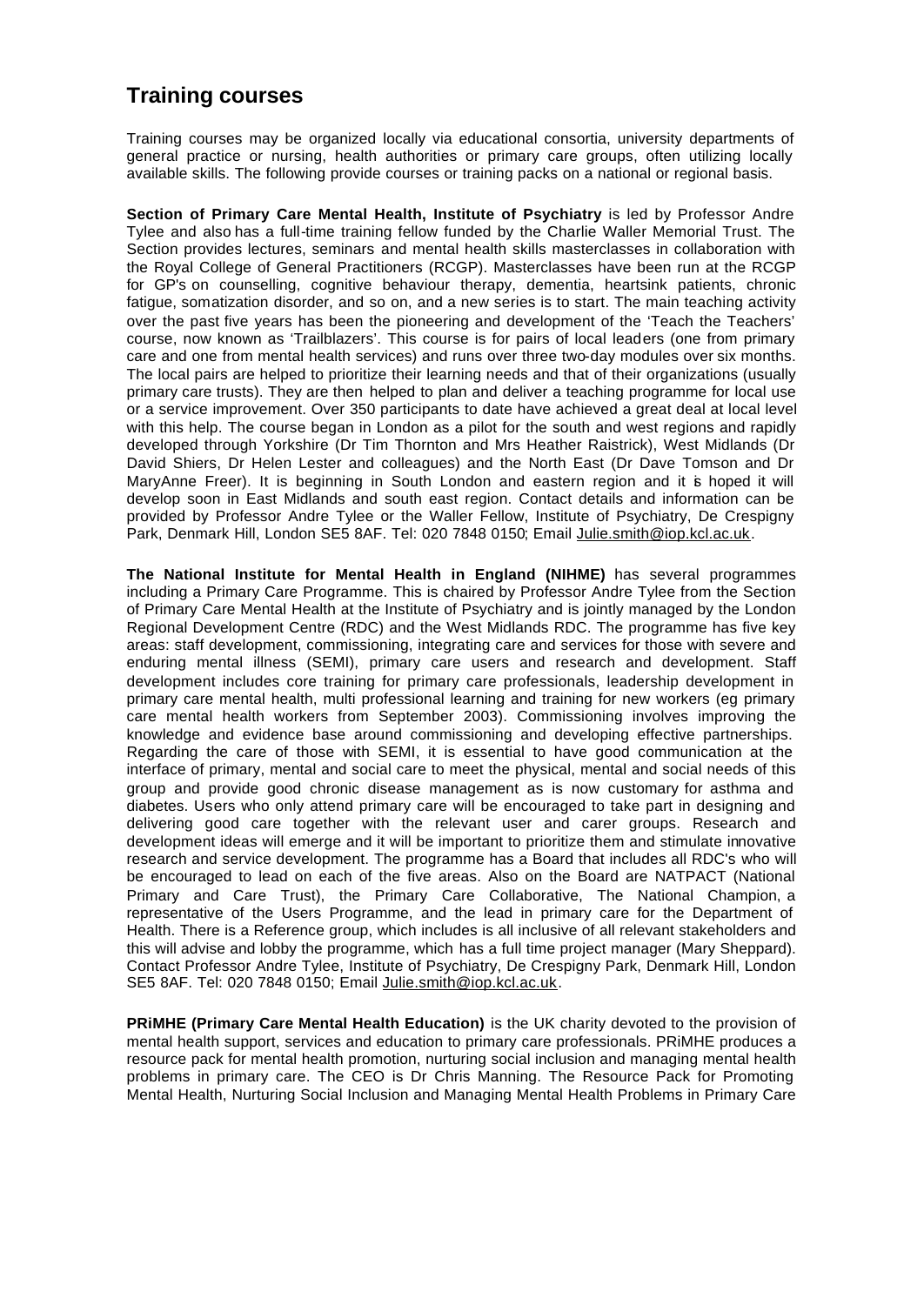in the UK was launched in June 2003. For information about the PRiMHE and Child and Adolescent Mental Health in Primary Care journals, network, Clarion (website discussion forum), educational meetings, training materials programmes, supportership and subscriptions contact: PRiMHE, The Old Stables, 2A Laurel Avenue, Twickenham TW1 4JA. Tel: 020 8891 6593. Email: info@primhe.org. Website: http://www.primhe.org.

**The Sainsbury Centre for Mental Health (SCMH)** is an independent mental health charity that can provide bespoke training courses for primary care teams and primary health care teams. It also provides a training course that equips primary care clinicians for the GMS2 contract, and has published a number of guides and manuals for primary care clinicians and trusts. Contact Claire Groom PCAU Project Co-ordinator; tel: 020 7403 8790. Email claire.groom@scmh.org.uk. Further details of the other services that SCMH provide may be found at http://www.scmh.org.uk.

**National Primary Care Research and Development Centre** runs a course in psychiatry for GP Registrars and other courses on a needs basis. Contact Dr Linda Gask, School of Primary Care, Rusholme Health Centre, Walmer Street, Manchester M14 5NP. Tel: 0161 256 3015 x220.

**Counselling in Primary Care Trust** offers consultancy in primary care mental health development, training and psychotherapy research. Contact Dr Graham Curtis-Jenkins, Counselling in Primary Care Trust, 38 Richmond Road, Staines TW18 2AB: tel: 01784 441782.

**The Counselling and Psychotherapy Training Forum in Healthcare** comprises the lead professional organizations and has set standards for training and employment of primary care counsellors. Contact through Counsellors and Psychotherapists in Primary Care, Queensway House, Queensway, Bognor Regis, West Sussex, PO21 1QT: tel: 01243 870701.

## **Resources for use by trainers**

Training packages, including videos, for use in skills-based training (watching the skills demonstrated on the video followed by practising them in role play) are available on the following topics:

- Managing somatic presentation of emotional distress (re-attribution, 2nd edition)
- Helping people at risk of suicide or self-harm
- Problem-based interviewing in general practice
- Depression and suicidal behaviour in adolescents
- Counselling depression in primary care
- Depression in primary care. Part 1: Recognition in general practice
- Depression in primary care. Part 2: How to plan and assess treatment
- **Relaxation**

Videos cost £58.75 (including postage). Contact Nick Jordan, Video Producer, University of Manchester, School of Psychiatry and Behavioural Sciences, Wythenshaw Hospital, Manchester M23 9LT. Tel: 0161 291 5926; Email: Nick.Jordan@man.ac.uk. Online catalogue: http://www.man.ac.uk/psych.

Other topics available include the following:

- **Anxiety** (non-pharmacological approaches)
- **Dementia**
- **Chronic fatigue**